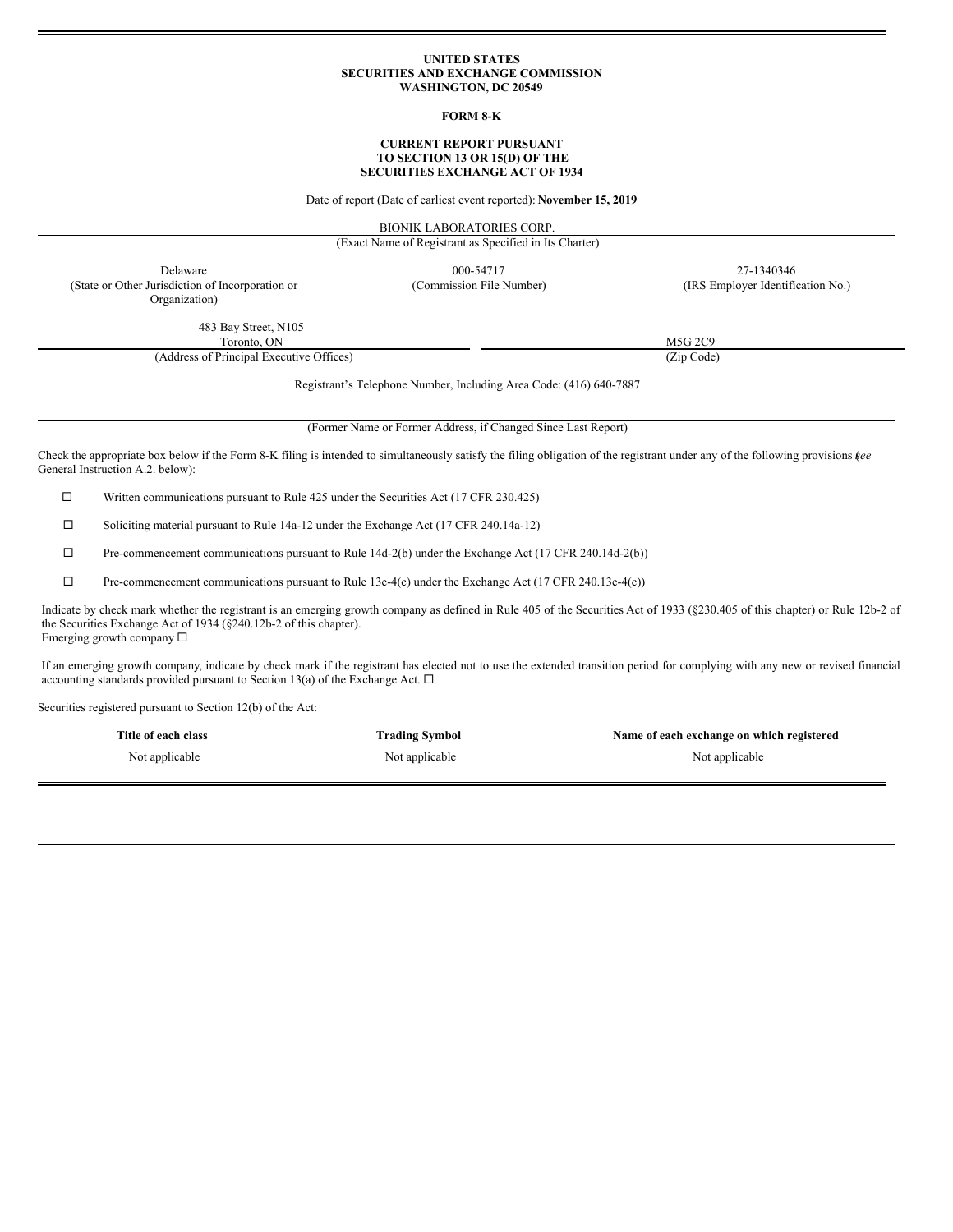#### **Item 7.01 Regulation FD Disclosure.**

On November 15, 2019, Bionik Laboratories Corp. (the "Company") issued a press release announcing financial results for the second quarter of fiscal year 2020, ended September 30, 2019.

A copy of the press release is furnished as Exhibit 99.1 to this Current Report on Form 8-K and is incorporated herein by reference. The information in this report (including Exhibit 99.1) is being furnished pursuant to Item 7.01 and shall not be deemed to be "filed" for the purposes of Section 18 of the Securities Exchange Act of 1934, as amended, or otherwise subject to the liabilities of that section. This report will not be deemed an admission as to the materiality of any information herein (including Exhibit 99.1).

### **Item 9.01 Financial Statements and Exhibits.**

**Exhibit Description**<br>99.1 **Press release** Press release, dated [November](#page-5-0) 15, 2019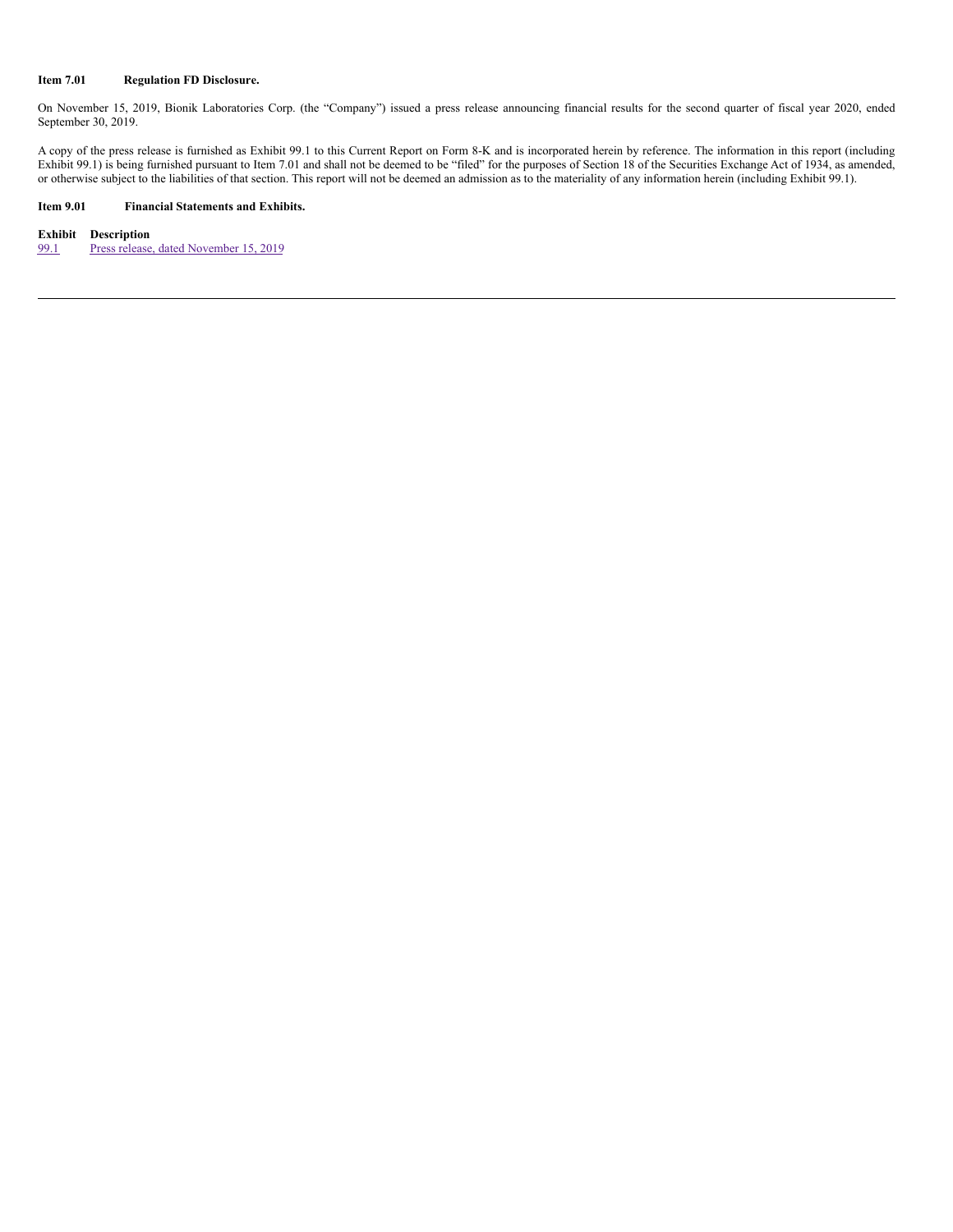### **SIGNATURES**

Pursuant to the requirements of the Securities Exchange Act of 1934, the Registrant has duly caused this report to be signed on its behalf by the undersigned thereunto duly authorized.

Date: November 15, 2019

### **BIONIK LABORATORIES CORP.**

By: /s/ Leslie Markow Name: Leslie Markow

Title: Chief Financial Officer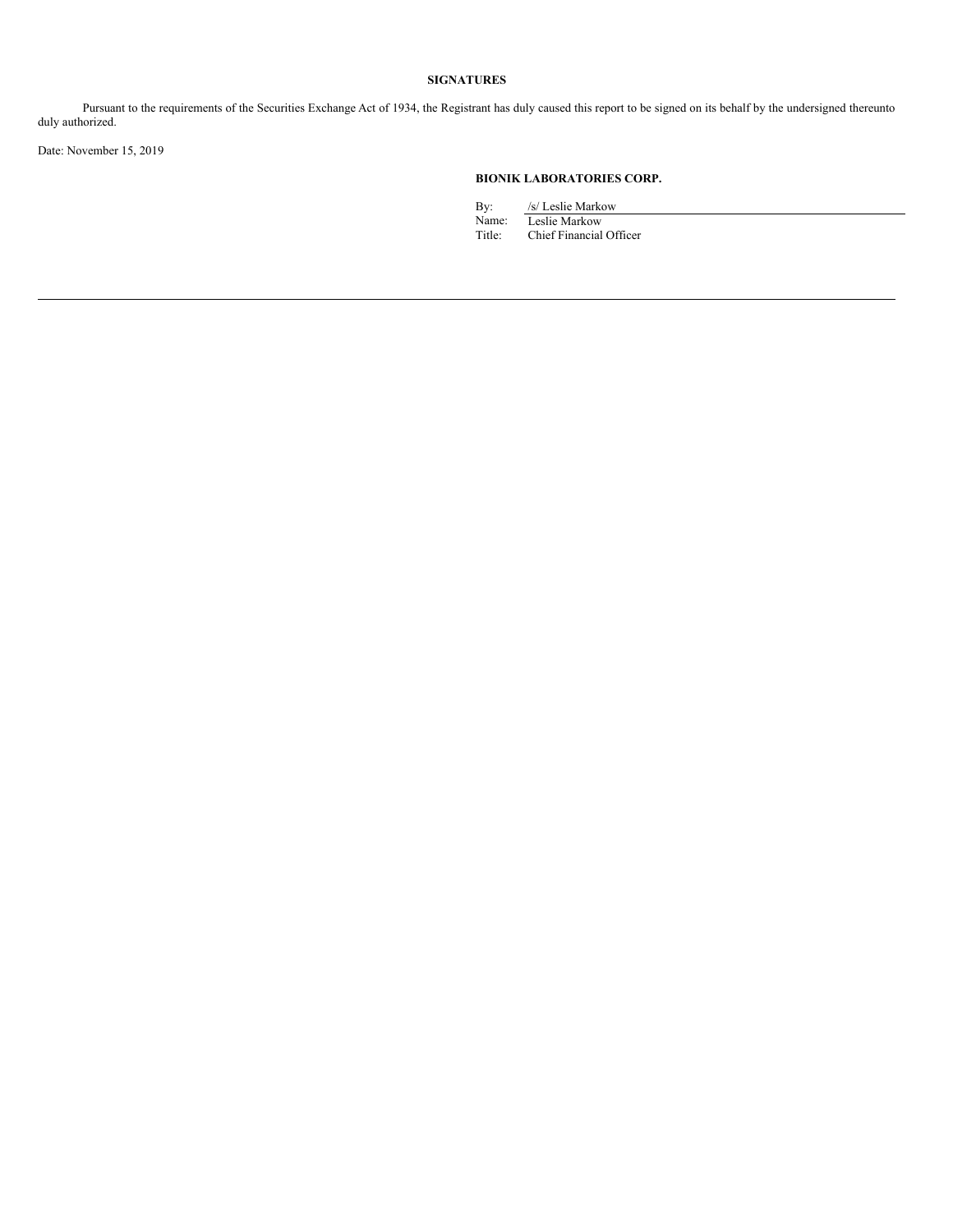### **BIONIK Laboratories Announces Second Quarter Fiscal 2020 Financial Results**

**TORONTO and BOSTON (November 15, 2019)**– **BIONIK Laboratories Corp. (OTCQB: BNKL)** ("BIONIK" or the "Company"), a robotics company focused on providing rehabilitation and assistive technology solutions to individuals with neurological and mobility challenges from hospital to home, today announced financial results for the second quarter of fiscal year 2020, ended September 30, 2019.

#### **Financial information for the second quarter of fiscal 2020:**

· Year to date sales for the six months ended September 30, 2019 are \$1,072,070, up 2% over \$1,048,418 for the prior six month period ended September 30, 2018. Reported sales of \$281,691 compared to \$547,085 in the prior-year quarter

#### **Corporate highlights for the second fiscal quarter and recent weeks include:**

- · Completed rollout of upgraded version of the InMotion™ ARM/HAND robotic device to the market.
- As a result of the long decision cycle of customers, following the launch of our new InMotion™ ARM/HAND robotic device, many expected decisions have been delayed into the third and fourth quarters.
- Positive outlook for new ARM/HAND robotic device, with two units shipped last quarter and two units in the last weeks.
- Expecting to release new Graphic User Interface platform on all InMotion™ robots before end of 2019 to enhance software, data management, and connectivity of devices within the rehabilitation infrastructure.
- · Completed raising \$9 million in convertible loans and on September 30, 2019 converted these loans and interest into 1,268,191 common shares at an average price at \$7.21, substantially higher than the Company's stock price on the conversion date.
- · Continued development of an InMotion Home™ product, which is based on the same clinical concepts, clinical data and rehabilitation protocols as the professional products.
- · Continued development of a lower-limb assistive exoskeleton for individuals with impaired mobility.

#### **Management Commentary**

· Commenting on the quarter, Eric Dusseux, M.D., BIONIK's Chief Executive Officer, said, "We are very proud to propose to the market our new ARM/HAND robotic device, which was released earlier this year. This is a significant improvement for patient therapy, as we are now beginning to offer a customization of the connectivity of our robots combined with InMotion Connect™ capabilities, enabling hospital account managers the ability to drive better asset productivity. We see great market traction to our renewed offering with already one ARM/HAND robotic device unit shipped last quarter and two units in the last few weeks."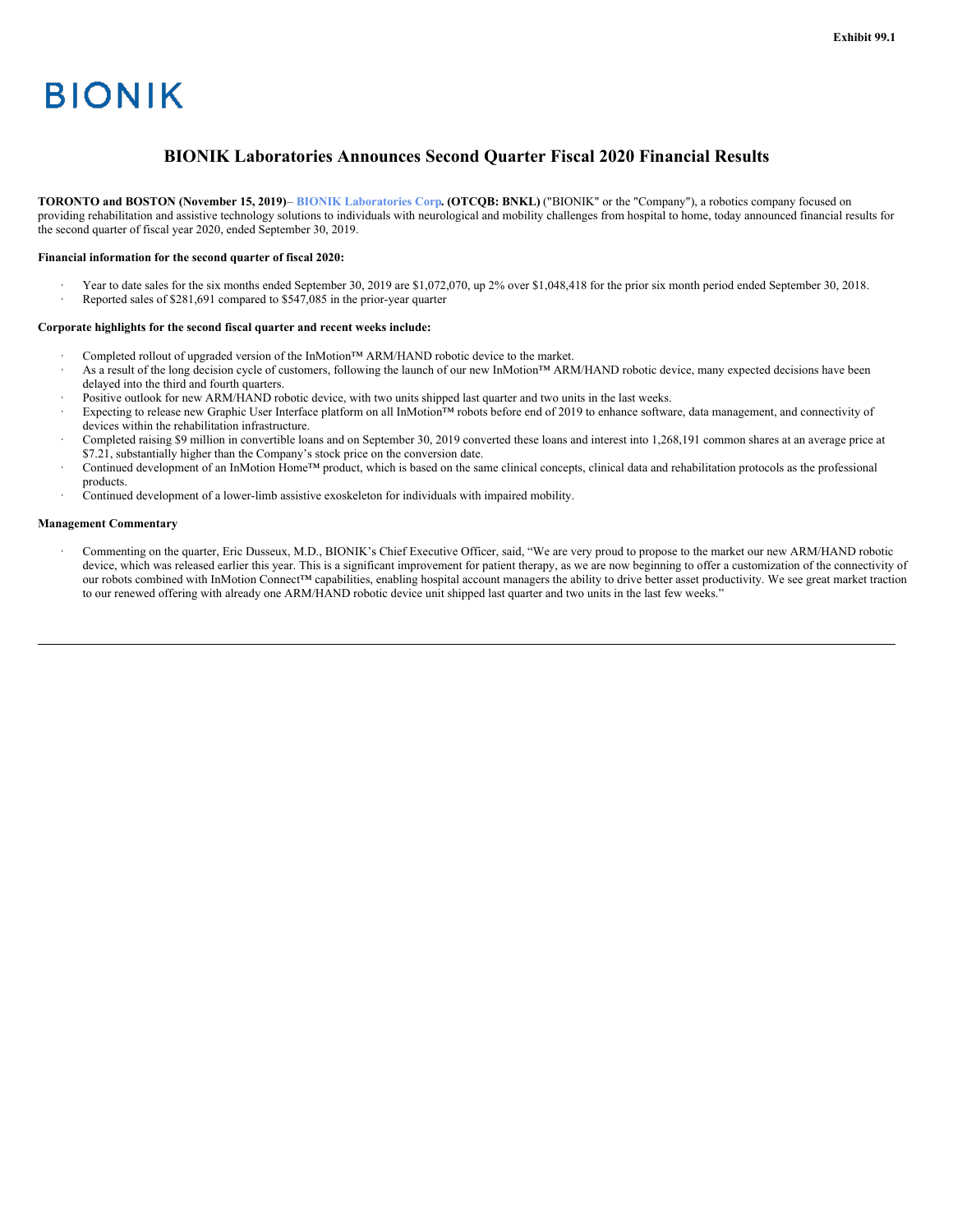#### **BIONIK continues to expect to achieve the following milestones during the remainder of fiscal year 2020:**

The Company, through its partnership with Intelliware, intends to continue to roll out its connectivity software and process to provide each hospital account a customized InMotion Connect™ solution. This connectivity will enable the hospital's management, through dashboards, to monitor asset productivity and patient outcomes, driving performance and staff satisfaction. This support includes customization of the connections, HL7 compatibility, and software to meet the requirements of the hospital systems and their EMR. Through this seamless data collection, BIONIK is conducting real-time analysis to support interpretation of patient outcomes as well as supporting the management of these hospitals and rehabilitation facilities to fast-track the adoption curve for this new technology.

#### **Financial Results**

Sales for the quarter ended September 30, 2019 were \$281,691, compared with \$547,085 for the quarter ended September 30, 2018. The decrease reflects the sale of two InMotion™ robots during the second quarter of fiscal 2020, including one ARM/HAND robotic device, compared with seven InMotion™ ARM robotic devices in the prior-year quarter. Ten robots have been sold year-to-date compared to 12 over the same period in 2018. In addition, deferred revenue, comprised of training to be provided and extended warranties, increased to \$590,599 at September 30, 2019 from \$467,778 at March 31, 2019. Extended warranties and training are important and growing parts of the Company's business.

Gross margin for the quarter ended September 30, 2019 was \$198,484 or 70.5%, compared to \$163,012 or 27.8% for the quarter ended September 30, 2018. The higher gross margin has been achieved due to economies of scale deriving from higher volume outsourced manufacturing of the Company's robots.

The Company reported a comprehensive loss for the quarter ended September 30, 2019 of \$(3,382,684) or loss per share of \$(0.87), and a comprehensive loss of \$(5,503,328) or loss per share of \$(1.42), for the six months ended September 30, 2019.

BIONIK had cash and cash equivalents of \$4,674,868 as of September 30, 2019, compared to \$446,779 as of March 31, 2019. The Company's working capital at September 30, 2019 was \$5,144,499, compared to a working capital of \$479,408 as of March 31, 2019. The working capital increase at September 30, 2019 is due to the Company raising \$9 million and converting these loans and interest into common shares at September 30, 2019.

#### **About BIONIK Laboratories Corp.**

BIONIK Laboratories is a robotics company focused on providing rehabilitation and mobility solutions to individuals with neurological and mobility challenges from hospital to home. The Company has a portfolio of products focused on upper and lower extremity rehabilitation for stroke and other mobility-impaired patients, including three products on the market and four products in varying stages of development.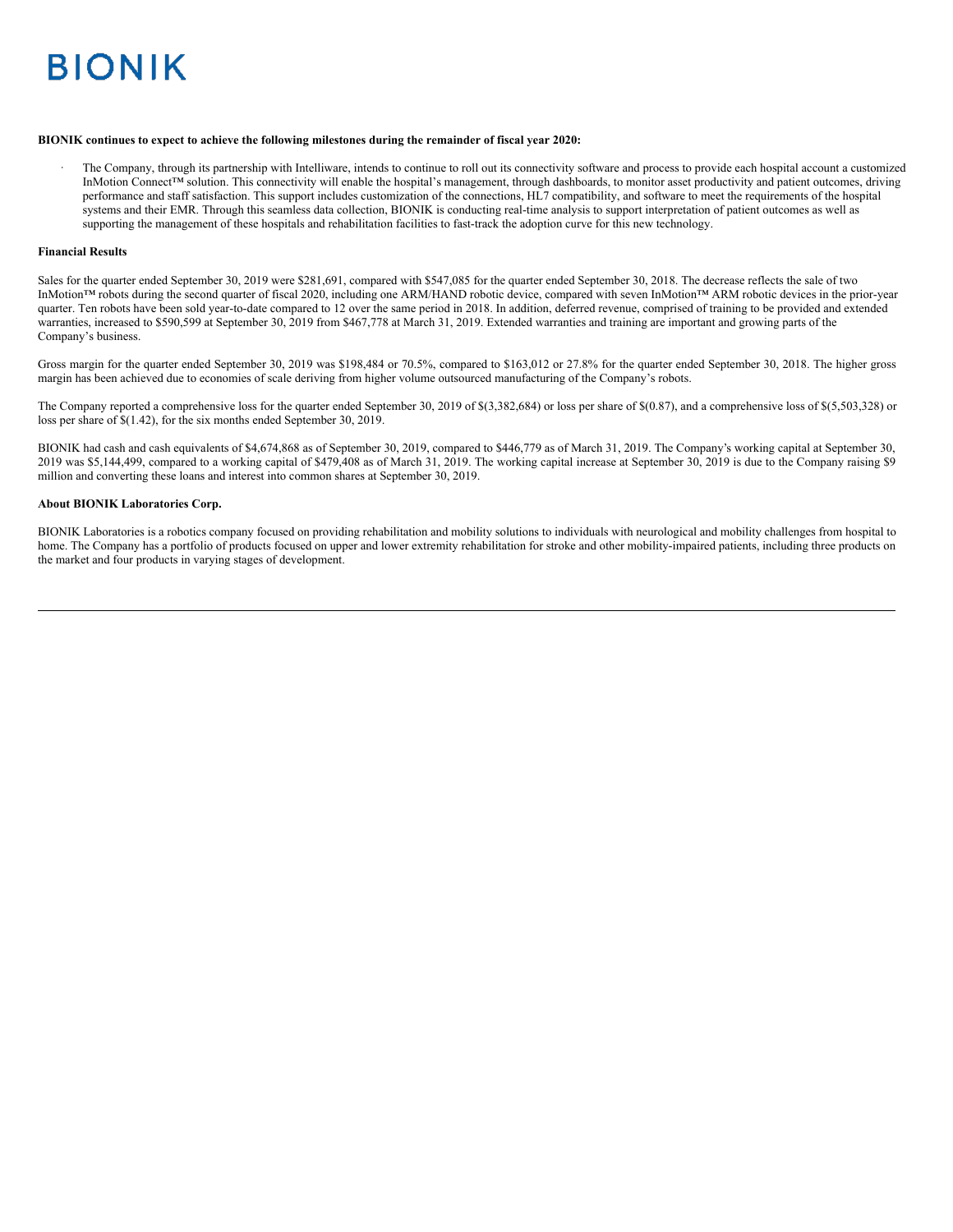<span id="page-5-0"></span>For more information, please visit www.BIONIKlabs.com and connect with us on Twitter, LinkedIn, and Facebook.

#### **Forward-Looking Statements**

Any statements contained in this press release that do not describe historical facts may constitute forward-looking statements. Forward-looking statements, which involve assumptions and describe our future plans, strategies, and expectations, are generally identifiable by use of the words "may," "should," "would," "will," "could," "scheduled," "expect," "anticipate," "estimate," "believe," "intend," "seek," or "project" or the negative of these words or other variations on these words or comparable terminology. Forward-looking statements may include, without limitation, statements regarding (i) the plans and objectives of management for future operations, including plans or objectives relating to the design, development and commercialization of human exoskeletons and other robotic rehabilitation products, (ii) a projection of income (including income/loss), earnings (including earnings/loss) per share, capital expenditures, dividends, pipeline of potential sales, capital structure or other financial items, (iii) the Company's future financial performance, (iv) the market and projected market for our existing and planned products and (v) the assumptions underlying or relating to any statement described in points (i), (ii), (iii) or (iv) above. Such forward-looking statements are not meant to predict or guarantee actual results, performance, events or circumstances, and may not be realized because they are based upon the Company's current projections, plans, objectives, beliefs, expectations, estimates and assumptions, and are subject to a number of risks and uncertainties and other influences, many of which the Company has no control. Actual results and the timing of certain events and circumstances may differ materially from those described by the forward-looking statements as a result of these risks and uncertainties. Factors that may influence or contribute to the inaccuracy of the forward-looking statements or cause actual results to differ materially from expected or desired results may include, without limitation, the Company's inability to obtain additional financing, the inability to meet listing standards to uplist to a national stock exchange, the significant length of time and resources associated with the development of our products and related insufficient cash flows and resulting illiquidity, the Company's inability to expand the Company's business, significant government regulation of medical devices and the healthcare industry, lack of product diversification, volatility in the price of the Company's raw materials, the extended lead-time needed to close on sales of products, and the Company's failure to implement the Company's business plans or strategies. These and other factors are identified and described in more detail in the Company's filings with the SEC. The Company does not undertake to update these forward-looking statements.

**Media contact:** Matt Bretzius FischTank Marketing and PR matt@fischtankpr.com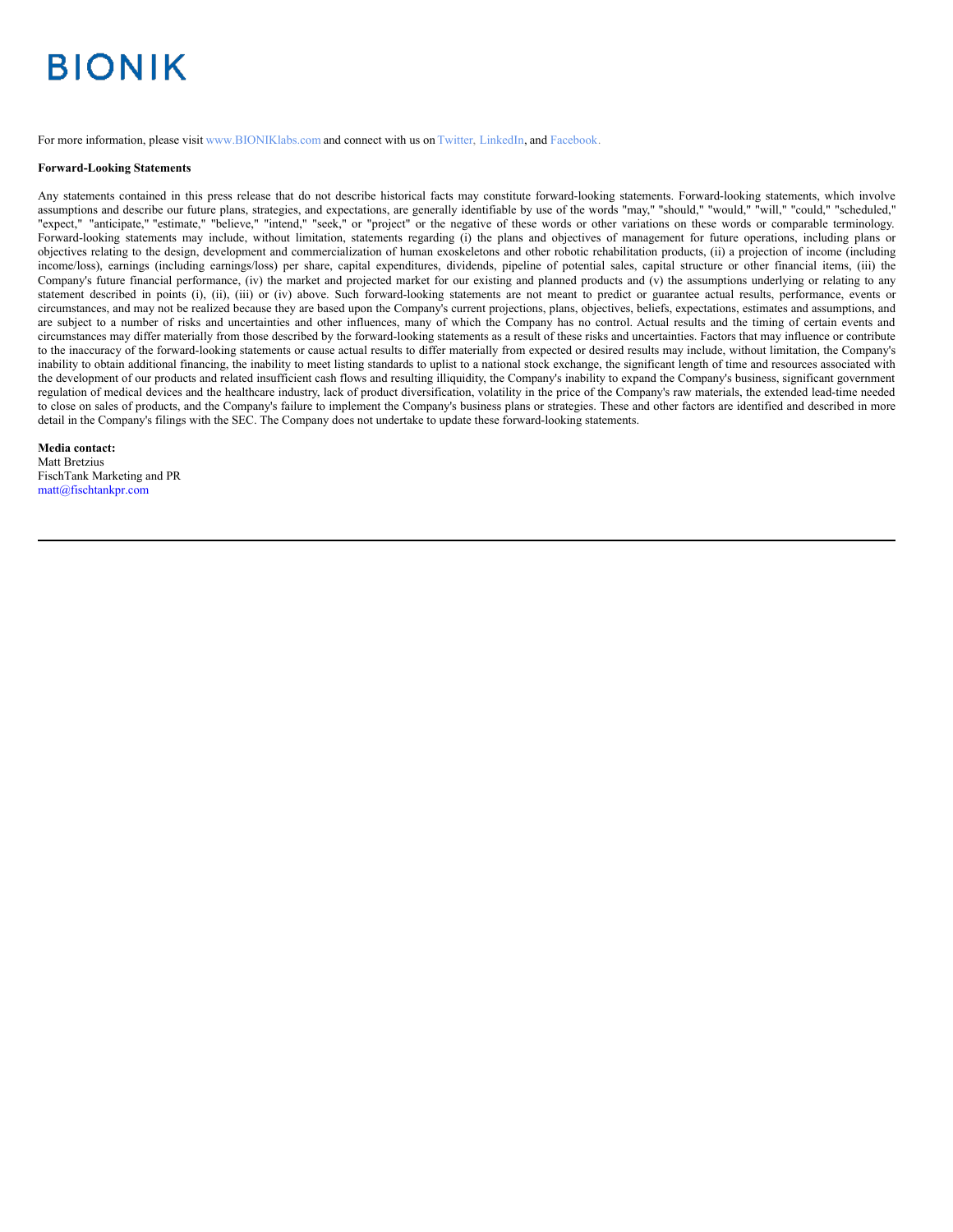#### **BIONIK Laboratories Corp.**

**Condensed Consolidated Interim Balance Sheets** (Amounts expressed in US Dollars)

|                                                                                                                          | As at<br>September 30,<br>2019<br>\$ | As at<br>March 31,<br>2019<br>(Audited)<br>\$ |
|--------------------------------------------------------------------------------------------------------------------------|--------------------------------------|-----------------------------------------------|
| <b>Assets</b>                                                                                                            |                                      |                                               |
| <b>Current</b>                                                                                                           |                                      |                                               |
| Cash and cash equivalents                                                                                                | 4,674,868                            | 446,779                                       |
| Accounts receivable, net of allowance for doubtful accounts of \$Nil (March 31, 2018 - \$19,694)                         | 481,345                              | 1,523,193                                     |
| Prepaid expenses and other receivables                                                                                   | 2,192,177                            | 1,355,032                                     |
| Inventories                                                                                                              | 1,037,058                            | 405,682                                       |
| Due from related parties                                                                                                 | 18,932                               | 18,585                                        |
| <b>Total Current Assets</b>                                                                                              | 8,404,380                            | 3,749,271                                     |
| Equipment                                                                                                                | 232,640                              | 192,528                                       |
| Technology and other assets                                                                                              | 4,289,094                            | 4,427,722                                     |
| Goodwill                                                                                                                 | 22,308,275                           | 2,308,275                                     |
| <b>Total Assets</b>                                                                                                      | 35,234,389                           | 30,677,796                                    |
|                                                                                                                          |                                      |                                               |
| <b>Liabilities and Shareholders' Equity</b>                                                                              |                                      |                                               |
| <b>Current</b>                                                                                                           |                                      |                                               |
| <b>Accounts Payable</b>                                                                                                  | 1,434,167                            | 1,148,852                                     |
| <b>Accrued liabilities</b>                                                                                               | 1,164,998                            | 1,653,233                                     |
| Convertible Loans                                                                                                        | 70,117                               |                                               |
| Deferred revenue - Contract Liabilities                                                                                  | 590,599                              | 467,778                                       |
| <b>Total Current Liabilities</b>                                                                                         | 3,259,881                            | 3,269,863                                     |
| <b>Shareholders' Equity</b>                                                                                              |                                      |                                               |
| Preferred Stock, par value \$0.001; Authorized 10,000,000 Special Voting Preferred Stock, par value                      |                                      |                                               |
| \$0.001; Authorized; Issued and outstanding - 1 (March 31, $2019 - 1$ )                                                  |                                      |                                               |
| Common Shares, par value $$0.001$ ; Authorized - $500,000,000$ (March 31, 2019 - $500,000,000$ ); Issued and outstanding |                                      |                                               |
| 4,970,595 and 156,239 Exchangeable Shares (March 31, 2018 – 3,661,838 and 196,799 Exchangeable Shares)                   | 5,126                                | 3,858                                         |
| Additional paid in capital                                                                                               | 83,787,934                           | 73,719,299                                    |
| Deficit                                                                                                                  | (51,860,701)                         | (46, 357, 373)                                |
| Accumulated other comprehensive income                                                                                   | 42,149                               | 42,149                                        |
| <b>Total Shareholders' Equity</b>                                                                                        | 31,974,508                           | 27,407,933                                    |
| <b>Total Liabilities and Shareholders' Equity</b>                                                                        | 35,234,389                           | 30,677,796                                    |
|                                                                                                                          |                                      |                                               |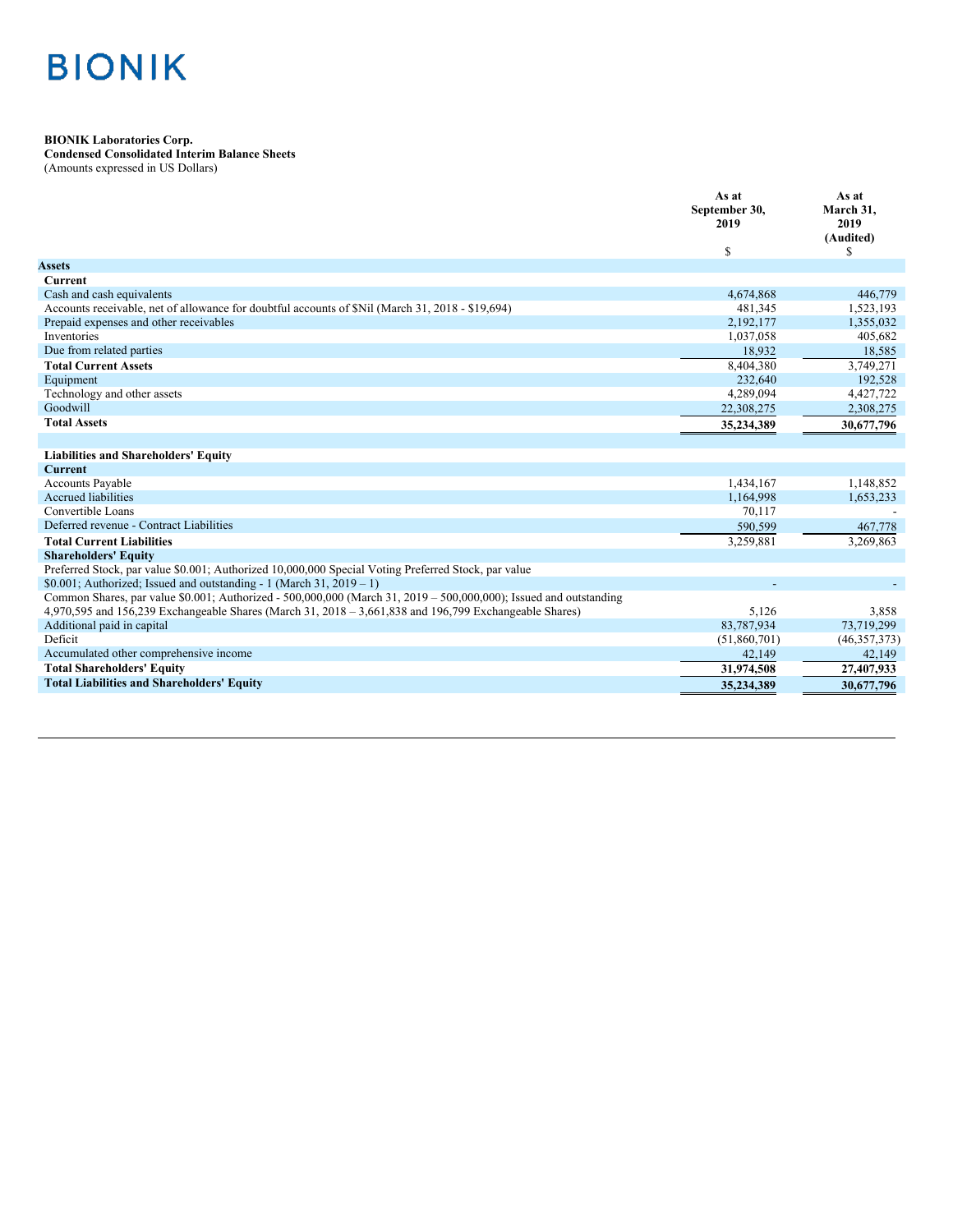#### **BIONIK Laboratories Corp.**

Condensed Consolidated Interim Statements of Operations and Comprehensive (Loss) For the six month periods ended September 30, 2019 and 2018 (Amounts expressed in U.S. Dollars)

|                                                                   | <b>Three months</b><br>ended | Six months<br>ended<br>September 30, | <b>Three months</b><br>ended<br>September 30, | Six months<br>ended<br>September 30, |
|-------------------------------------------------------------------|------------------------------|--------------------------------------|-----------------------------------------------|--------------------------------------|
|                                                                   | September 30, 2019           | 2019                                 | 2018                                          | 2018                                 |
|                                                                   |                              | S                                    | S                                             | S                                    |
| <b>Sales</b>                                                      | 281,691                      | 1,072,070                            | 547,085                                       | 1,048,418                            |
| Cost of Sales                                                     | 83,207                       | 419,292                              | 384,073                                       | 637,236                              |
| Gross Margin                                                      | 198,484                      | 652,778                              | 163,012                                       | 411.182                              |
| <b>Operating expenses</b>                                         |                              |                                      |                                               |                                      |
| Sales and marketing                                               | 584,775                      | 1,168,507                            | 427,325                                       | 969,984                              |
| Research and development                                          | 886,060                      | 1,702,583                            | 679,049                                       | 1,355,792                            |
| General and administrative                                        | 1,199,938                    | 2,041,631                            | 931,477                                       | 1,910,956                            |
| Share-based compensation expense                                  | 638,219                      | 925,976                              | 439,328                                       | 1,034,740                            |
| Amortization                                                      | 69,314                       | 138,628                              | 69,315                                        | 140,368                              |
| Depreciation                                                      | 27.059.                      | 51,029                               | 16,626                                        | 34,221                               |
| Total operating expenses                                          | 3,405,365                    | 6,028,354                            | 2,563,120                                     | 5,446,061                            |
| Other (income) expenses                                           |                              |                                      |                                               |                                      |
| Accretion expense                                                 |                              |                                      | 1,970,167                                     | 2,104,418                            |
| Fair Value Adjustment                                             |                              |                                      | (382,010)                                     | (337, 923)                           |
| Gain/Loss on mark to market reevaluation                          |                              |                                      |                                               | (2,048,697)                          |
| Other expense                                                     | 170,739                      | 185,035                              | 22,712                                        | 60,132                               |
| Foreign exchange                                                  | 5,064                        | (57, 283)                            | (27, 872)                                     | (69,006)                             |
| Total other expenses (income)                                     | 175,803                      | 127,752                              | 1,582,997                                     | (291, 076)                           |
| Net loss and comprehensive loss for the period                    | (3,382,684)                  | (5,503,328)                          | (3,983,105)                                   | (4,743,803)                          |
|                                                                   |                              |                                      |                                               |                                      |
| Loss per share - basic and diluted                                | (0.87)                       | (1.42)                               | (1.62)                                        | (2.02)                               |
| Weighted average number of shares outstanding – basic and diluted | 3,872,428                    | 3,865,573                            | 2,459,169                                     | 2,351,587                            |
|                                                                   |                              |                                      |                                               |                                      |